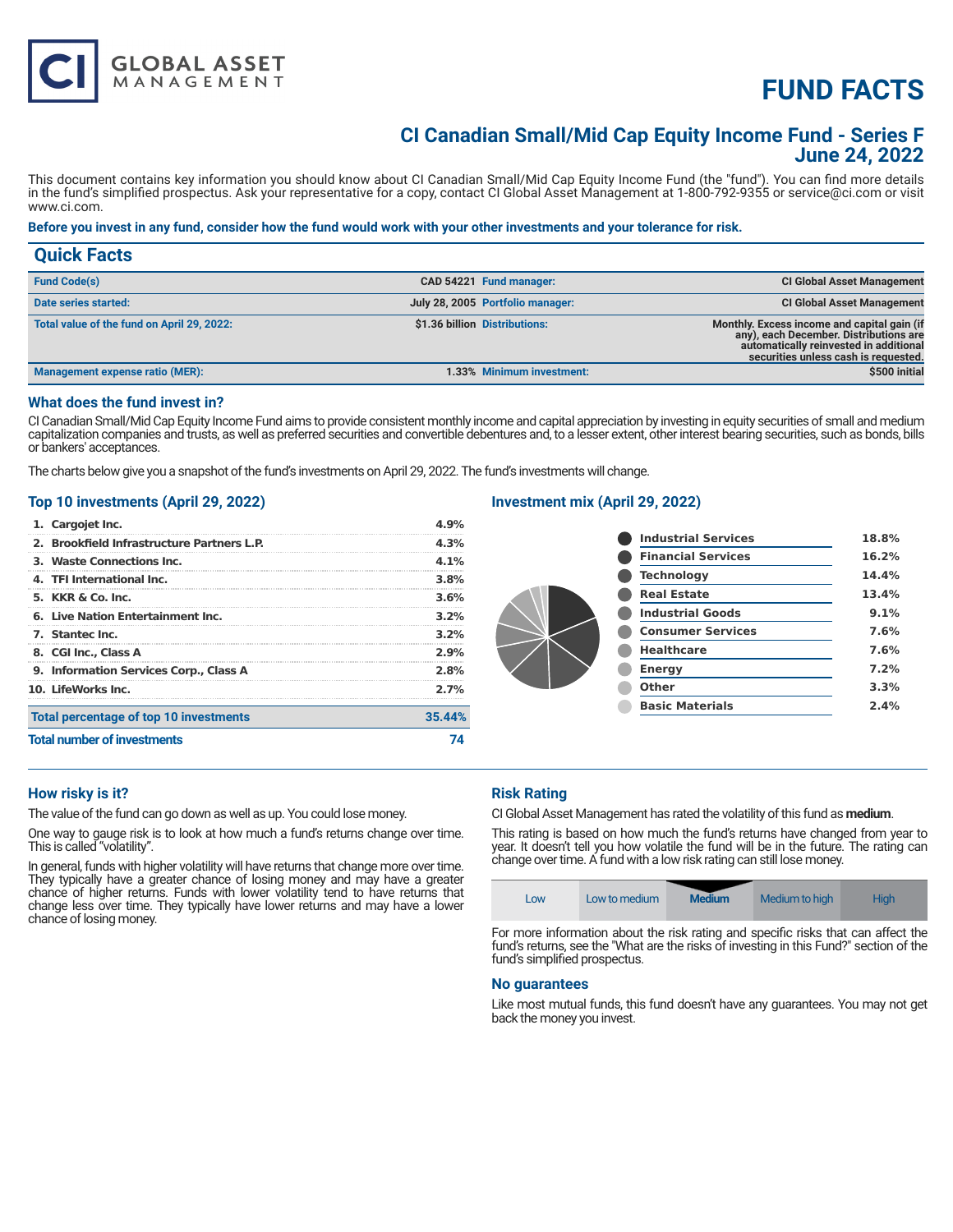# **CI Canadian Small/Mid Cap Equity Income Fund - Series F**

## **How has the fund performed?**

This section tells you how Series F securities of the fund have performed over the past 10 calendar year(s). Returns are after expenses have been deducted. These expenses reduce the fund's returns.

#### **Year-by-year returns**

This chart shows how Series F securities of the fund performed in each of the past 10 calendar year(s). This fund series dropped in value in 1 of the last 10 calendar year(s). The range of returns and change from year to year can help you assess how risky the fund has been in the past. It does not tell you how the fund will perform in the future.



#### **Best and worst 3-month returns**

This table shows the best and worst returns for Series F securities of the fund in a 3-month period over the past 10 calendar year(s). The best and worst 3-month returns could be higher or lower in the future. Consider how much of a loss you could afford to take in a short period of time.

|                     | <b>Return</b> | 3 months ending | If you invested \$1,000 at the beginning of the period |
|---------------------|---------------|-----------------|--------------------------------------------------------|
| <b>Best return</b>  | 20.7%         | June 30. 2020   | Your investment would rise to \$1,207                  |
| <b>Worst return</b> | -26.9%        | March 31, 2020  | Your investment would drop to \$731                    |

#### **Average return**

As at April 29, 2022, a person who invested \$1,000 in Series F securities of the fund 10 years ago has \$2,545. This works out to an annual compounded rate of return of 9.8%.

## **Who is this fund for?**

#### **This fund may be suitable for you if you:**

- are willing to accept a medium degree of risk
- are seeking a regular source of income and the potential for long-term capital appreciation
- are seeking to add diversification to your investment portfolio<br>• are planning to hold your investment for the long term
- are planning to hold your investment for the long term

# **A word about tax**

In general, you'll have to pay income tax on any money you make on a fund. How much you pay depends on the tax laws where you live and whether or not you hold the fund in a registered plan such as a Registered Retirement Savings Plan, or a Tax-Free Savings Account. Keep in mind that if you hold your fund in a non-registered account, fund distributions are included in your taxable income, whether you get them in cash or have them reinvested.